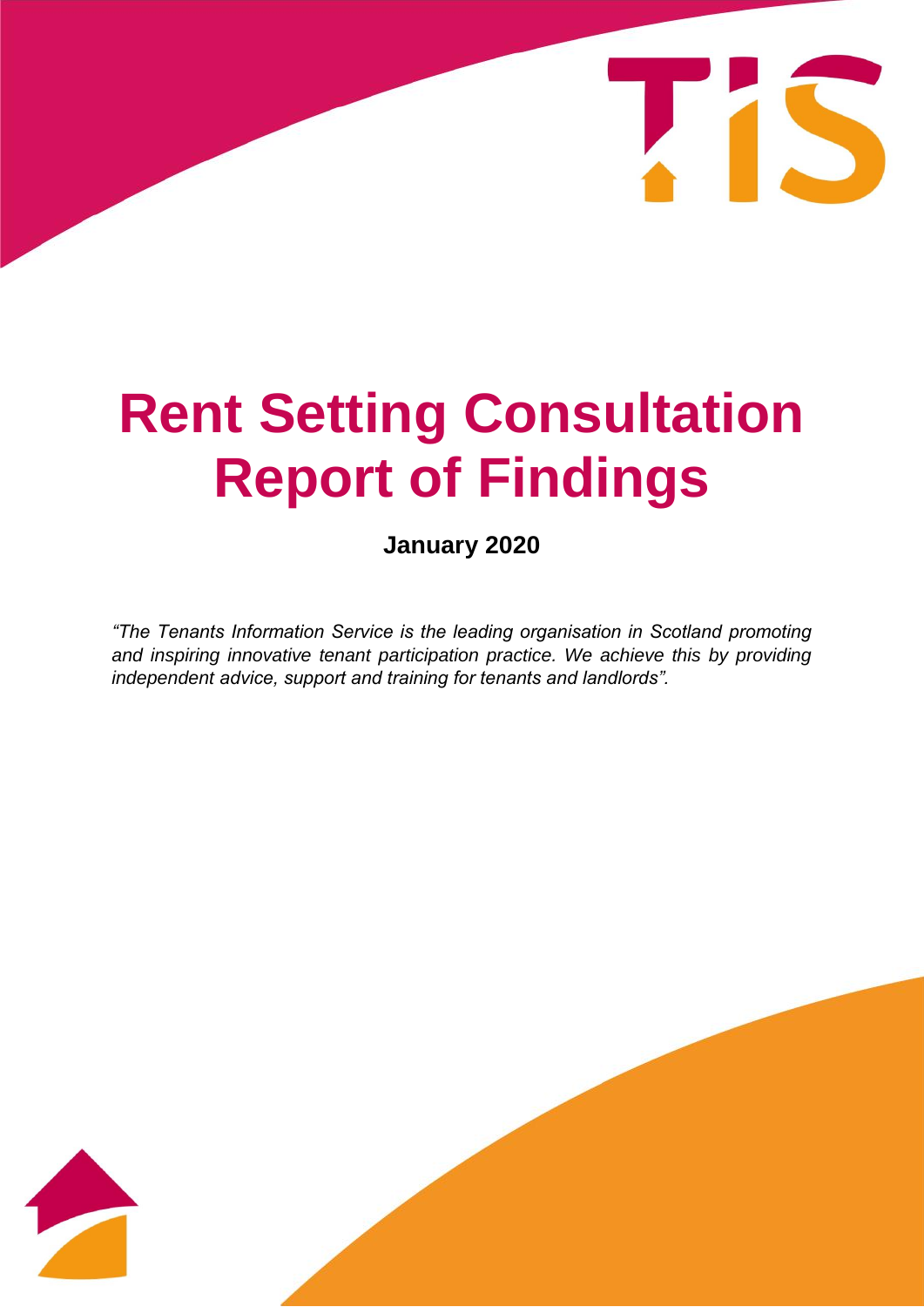## **1. Introduction**

The Tenants Information Service (**TIS**) were appointed by Whiteinch & Scotstoun Housing Association (**the Association**) to provide an independent consultation service, supporting tenants to share their views on the Association's proposed options for the 2020/21 rent levels to be charged from April 2020.

This report provides details of the consultation process that took place, and a summary of the consultation outcomes.

## **2. Scope of the consultation**

The consultation took place throughout January 2020 and was structured to provide all residents, a variety of ways to participate, including:

#### » **Newsletter & Survey**

The Association circulated a special version of the 'News Action' newsletter dedicated to the rent consultation process to all of the 1271 properties that were occupied at that time of posting. The briefing provided details of how the Association spends its rental income, what improvements future income will pay for, what a rent increase might look like at proposed levels and where residents can go for help if they are worried about their income.

The newsletter included a short survey, designed to give residents the opportunity to select which of **three** options they would like to see adopted for 2020/21 and provide any extra comments about the rent setting process.

Residents were also invited to provide their details if they would like to be involved in a rent setting focus group that would work throughout the year ahead to consider service priorities and value for money and help shape the rent level options for future years.

Tenants were provided with a FREEPOST envelope to return the complete surveys.

#### » **Door-Knocking Exercise**

A sample of addresses was drawn from each of the 4 estate management areas. For each area approximately 60 addresses were identified at random, with a split in property size designed to reflect the composition of the stock in each area:

- $\bullet$  1 beds 50% of sample
- $\bullet$  2 beds 33% of sample
- $\bullet$  3 beds 17% of sample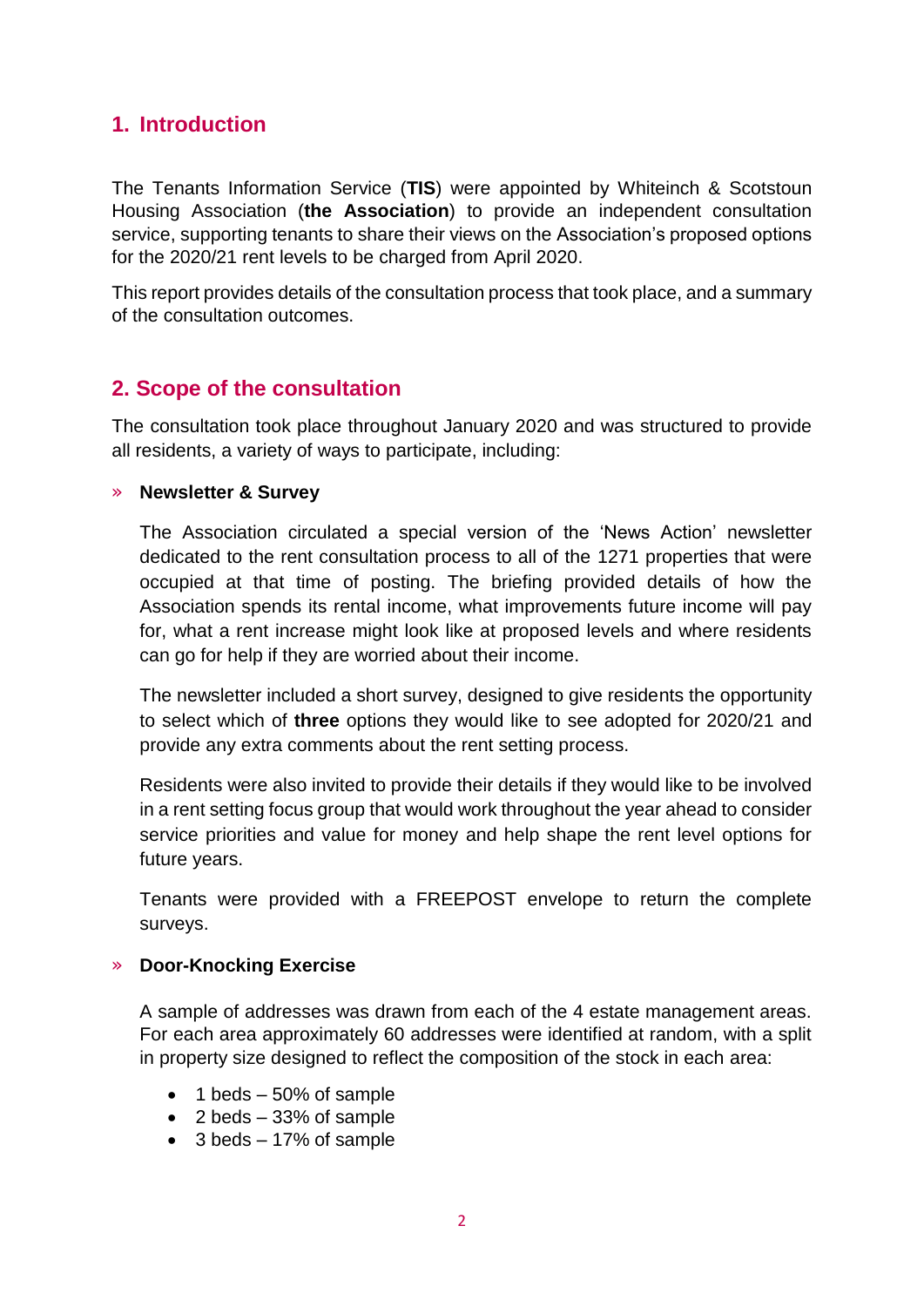Each 2 hour session was organised to take place at different times of the day. Across the 4 areas, a total of 38 households answered, of these 18 individuals completed surveys, a further 2 advised they had already completed and returned via FREEPOST and 6 requested a copy of the survey and newsletter in order that they might read over and respond at a later date.

#### » **Telephone sessions**

The TIS Freephone number was provided, and residents were invited to get in touch with TIS staff to discuss the option in more detail, and share their views and opinions.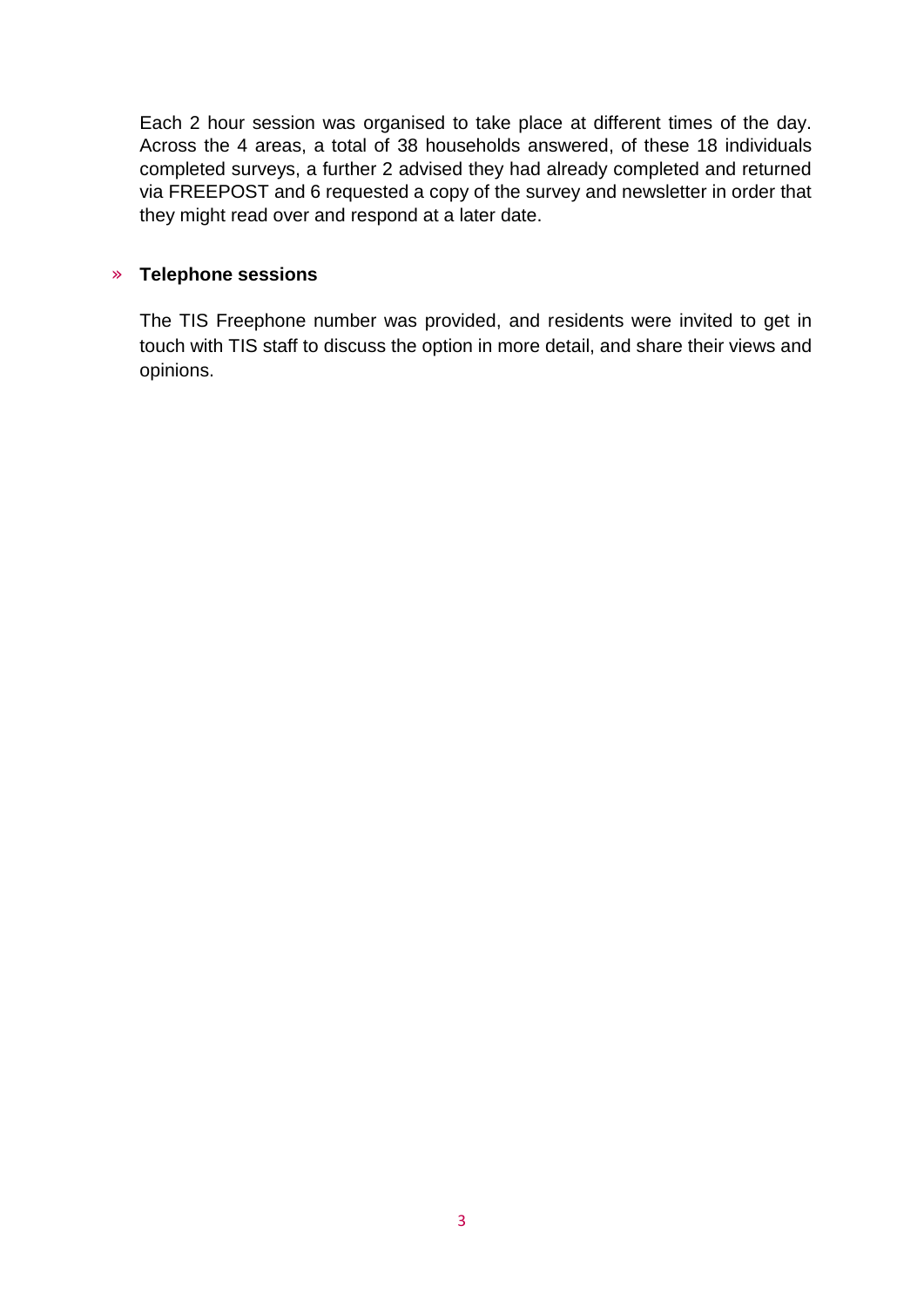## **3. Consultation Feedback**

In total 68 residents responded to the consultation, either by post, telephone or via the door-knocking exercise. This is a response rate of around 5%. The responses have been analysed and the findings are detailed here:

### **Q1: Which option do you think the Committee should approve for the annual rent increase?**

60 respondents (88%) selected one of the 3 options included in the consultation. These respondents have been included in Figure 1 below:



*Figure 1*

- » 72% of respondents selected option one 2.8% increase
- » 21% of respondents selected option two 3.1% increase.
- » 7% of respondents selected option three 3.7% increase.

However, a proportion of respondents (12%) didn't select any of the three options that were set out in the survey. Instead, they took the opportunity to advise the association that they would like no rent increase to be applied.

These respondents have been included in Figure 2 below: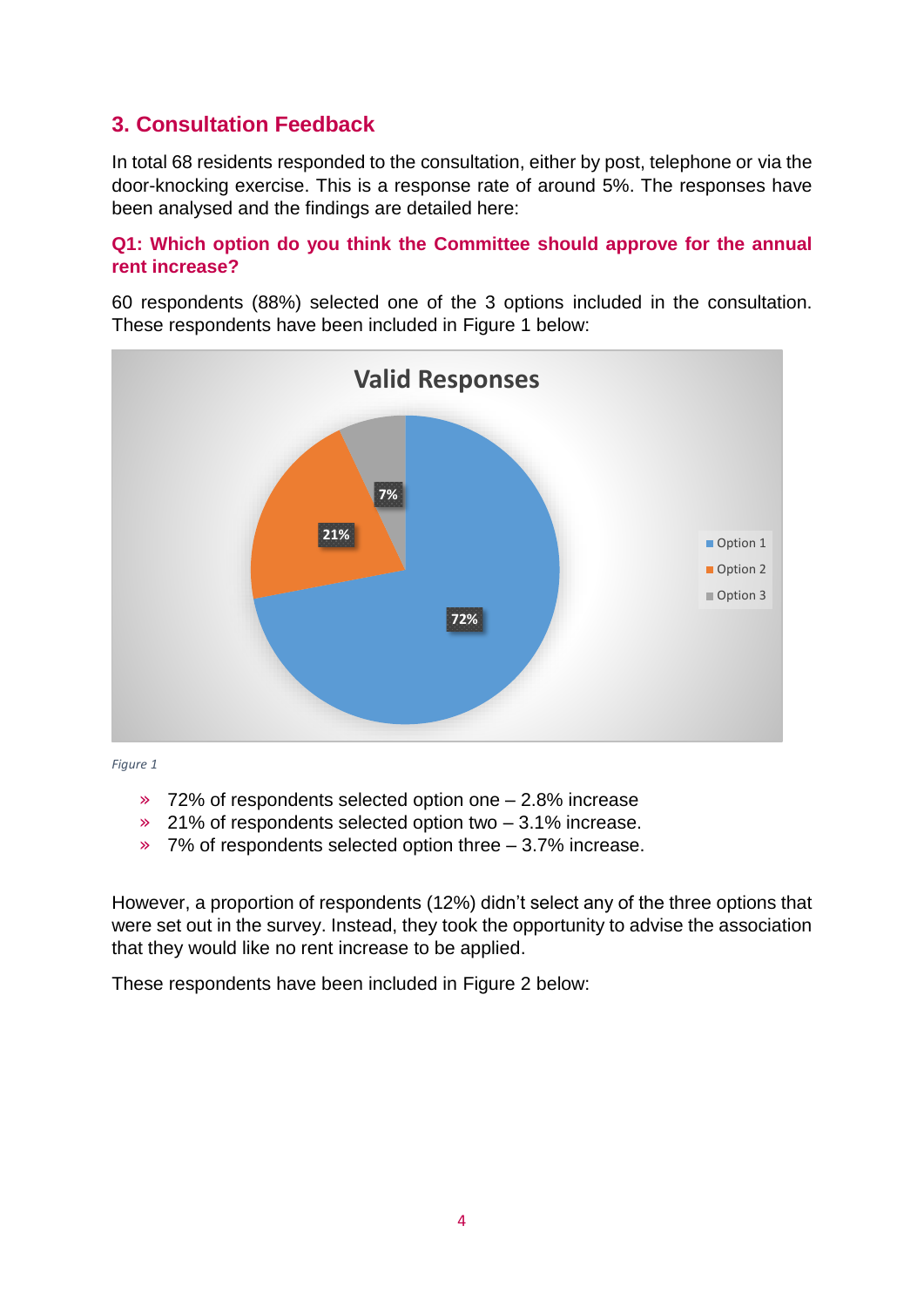

#### *Figure 2*

- » 63% of **all** survey respondents selected option one 2.8% increase
- » 19% of **all** survey respondents selected option two 3.1% increase.
- » 12% of **all** survey respondents did not select any of the options detailed.
- » 5% of **all** survey respondents selected option three 3.7% increase.

#### **Q2: Do you have any comments about the option you have selected?**

33 respondents commented on the option that they had selected. The full responses are set out in Appendix 1.

Analysis of the comments received identified a number of themes, or key issues, that were identified by a number of respondents. Most prevalent were concerns about the impact of increased rents on people with or stagnant incomes, and dissatisfaction with the state of the estates.

The comments recorded at Q2 varied according to the response given at Q1 and these have been further reviewed and are detailed here:

#### **No option selected:**

The 8 respondents who chose not to select one of the options took the opportunity in the comments section to clarify that they did not support any rent increase at all. The reasons given are split fairly evenly across 3 themes:

- Falling or stagnant income & wages and concerns about the wider economy
- Dissatisfaction with the standard of accommodation and other services
- Belief that the current rent is too high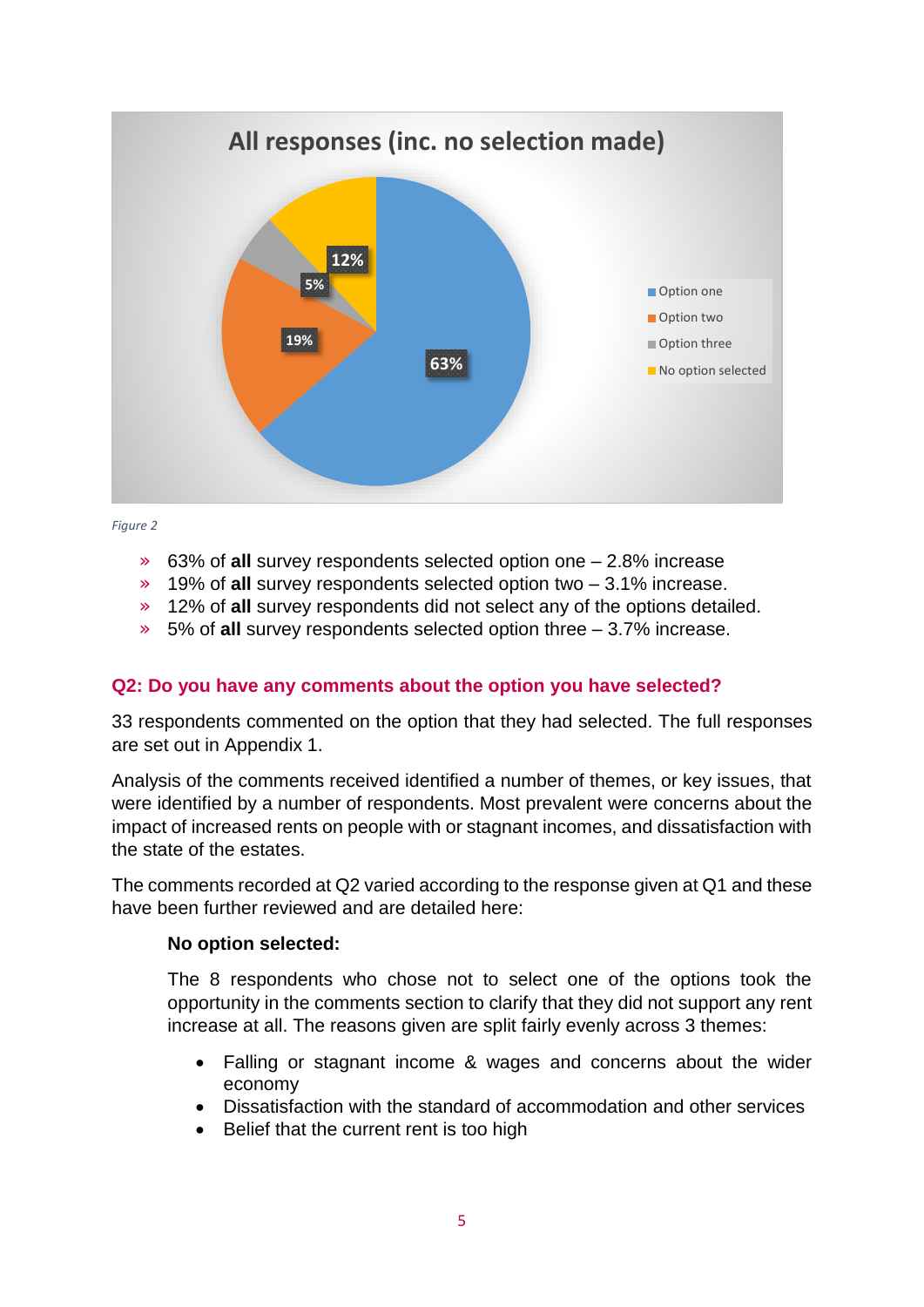#### **Options one selected:**

18 of the respondents who selected option one took the opportunity to explain their selection further. Most of these respondents advised that while they were selecting the lowest option they had concerns about the impact of an increase and would select a freeze if this were an option.

#### **Option two selected:**

Those who commented about their support of option two indicated that they felt the middle option would be appropriate if it meant improvement works scheduled for their property were carried out faster.

#### **Option three selected:**

Comments made by one of the respondents selecting the 3.7% option suggested that they would support an increase that supports the organisation's future plans and delivers improvements to properties.

### **Q3: Would you like to be involved in a rent setting focus group to help shape our priorities and deliver value for money for all tenants?**

No respondents indicated that they would like to be involved at this time.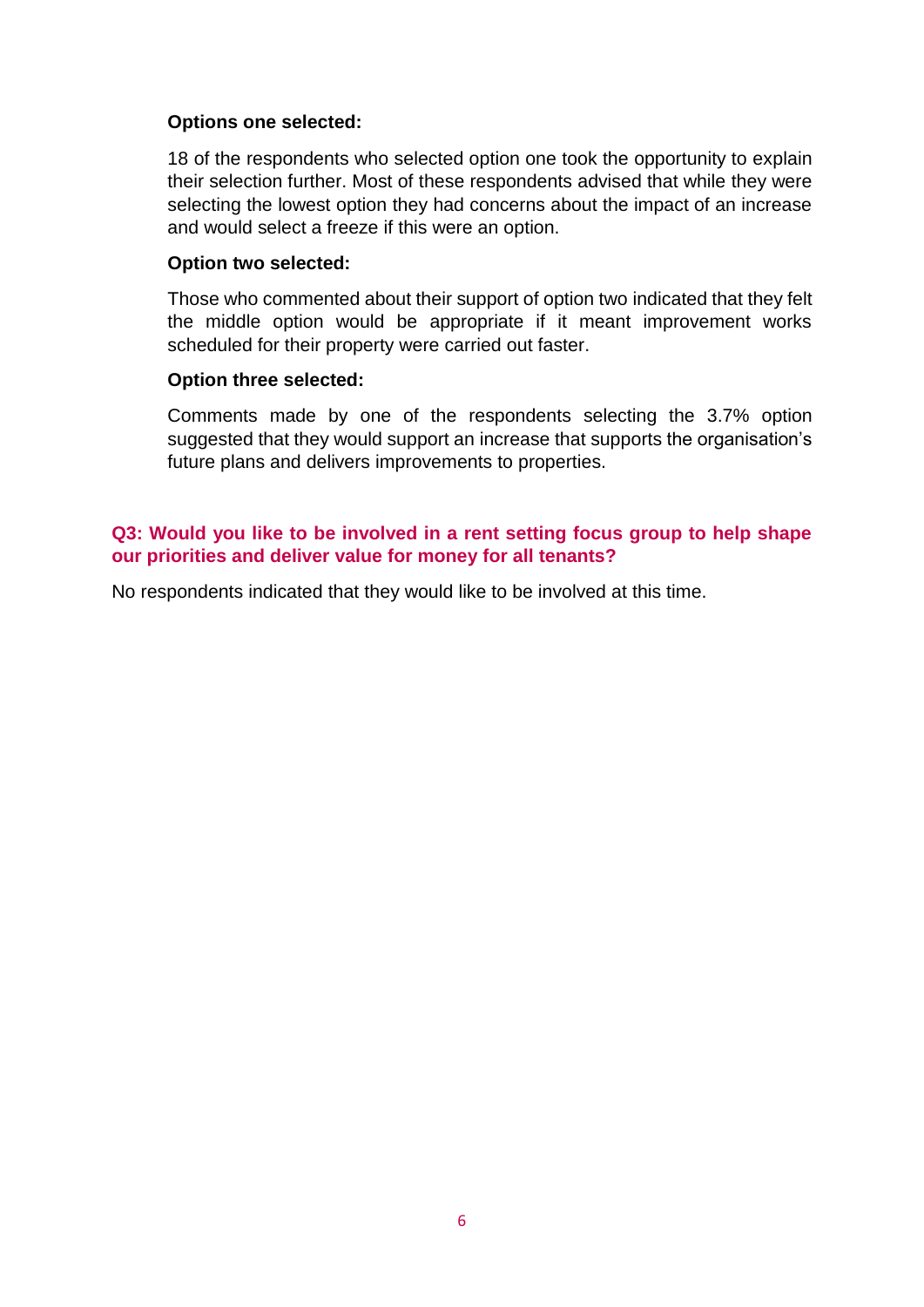## **5. Consultation Outcomes**

- 1. A rental increase of 2.8% for 2020/21 is the option supported by a large majority of respondents to the survey (72% of those who selected one of the options identified and 63% of **all** respondents).
- 2. 24% of **all** respondents indicated support for an increase beyond the lowest option.
- 3. A proportion of those who responded (12%) took the opportunity to request that no increase be applied at all.
- 4. Residents have identified concerns about their incomes and increasing costs and how rent increases will affect their income.
- 5. The issue of estate appearance and tidiness was raised by a number of residents, with rubbish and fly-tipping identified as a concern in some areas. The association should continue to work with tenants and other agencies to tackle these issues.
- 6. Issues around rent affordability were identified by a number of respondents, and the Association should continue to strengthen its evidence and understanding of local incomes and levels of affordable rent in order that it is well placed to respond to these issues.
- 7. Those who support a higher increase acknowledge that increased rental income is needed to maintain/improve the current level of service.
- 8. Some issues around the current standard of accommodation have been reported, particularly by those respondents who requested no increase or supported option one.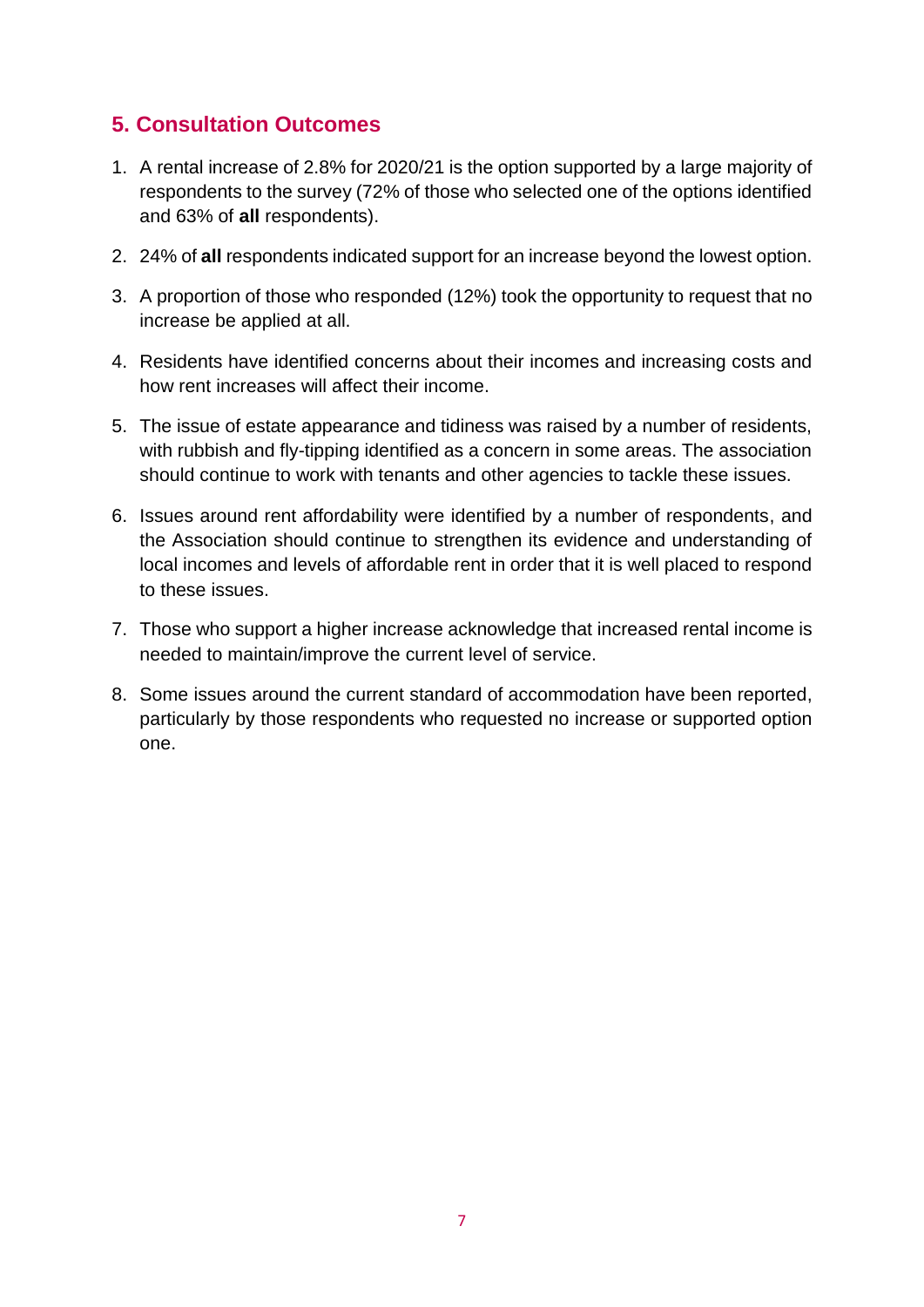## **Appendix one: All comments recorded at Q2**

Becoming increasingly difficult to afford rent on p/t wages and services are not being delivered. There's nowhere to put bikes - told not to put things on landing

services ok

Windows need renovated

They keep putting it up

I would prefer no increase - no thought about the impact on non-benefit recipients Opt for middle one if it means more services

Don't know how to go about this otherwise everything's fine.

Rent is getting beyond control for families that are on the poverty line!

As it is the lowest and safest level this would be my choice

I really don't think there should be any increase, I can't see what improvements have been made in the 3 years I've been living in Whiteinch - what does the money go on? My gable end flat is freezing and the windows let draughts in. The street mess with the garages hoarding tyres and cars everywhere that I can't always get parked on the road. The backs are a disaster with rubbish lying everywhere when the bin men don't collect - with is a regular occurrence. The close is grubby looking and needs painted. The front entrance door doesn't always close. Do you send staff round the area to check it out?

Although struggling financially I understand the rent increase, I've noticed properties are getting new showers installed and I am begging for my flat to be considered. I've got to take two baths a day which is not helping my energy bills and cannot afford to install one myself.

None off the above our rent is high enough. Our bins never get emptied our blue bines have not been emptied for about 3 months our street Earl St is like a slum they bring rubbish out on a Tuesday and it's still there the next week. I'm embarrassed to bring people or friends to my house because of the state of the Street. As for spending money on new bathrooms I've lived here for 26 years and my bathroom is a mess so were the housing are spending money it's not on the old houses. It's all on the new houses. The rent is a joke for a 2 bedroom I'm paying nearly £450 month to tell you the truth the housing is a joke one off the highest paying rent and the street is a mess so are the back courts. These houses aren't even worth £300 month never mind £450 GHA are probably the best and cheaper. P.S Hope your company help with this. Thank You P.S The whole street feel the same and are starting a petition about these matters

They could not approve any of these rent increases as a lot of tenants are already in financial difficulties. The H/Association will have to cut staffing levels.

Last year I asked for option 4 which I added with zero % increase but my flat rent jumped! This year I'm looking for option 3 which is MINUS 3.7%. Please my flat rent is £393.45 and I assume it's going to be around £37.98 please.

1st - our wages do not rise each year, as much as our rent does. loose close tiles not repaired, damp on close ceiling not treated " after 7 months reported" back courts not kept up to standard considering the rent that we pay how? no increase

As someone who is waiting for improvements to be done in a my home I think this option will help the association to get these achieved more quickly

I think any increase is ok if we are getting more for our money such as a new bathroom as I think in this day and age we should all have showers

Would very much like it if the rent didn't increase one year

wish pensions went up also

I would be happy to option 3, if money could be spent on measures to prevent dumping of rubbish, furniture ect underneath my block. It would be good if these areas could be gated off after appropriate consultation etc.

Didn't have a lower option. Rents rise every year, would be great if rents stayed the same for a least one year.